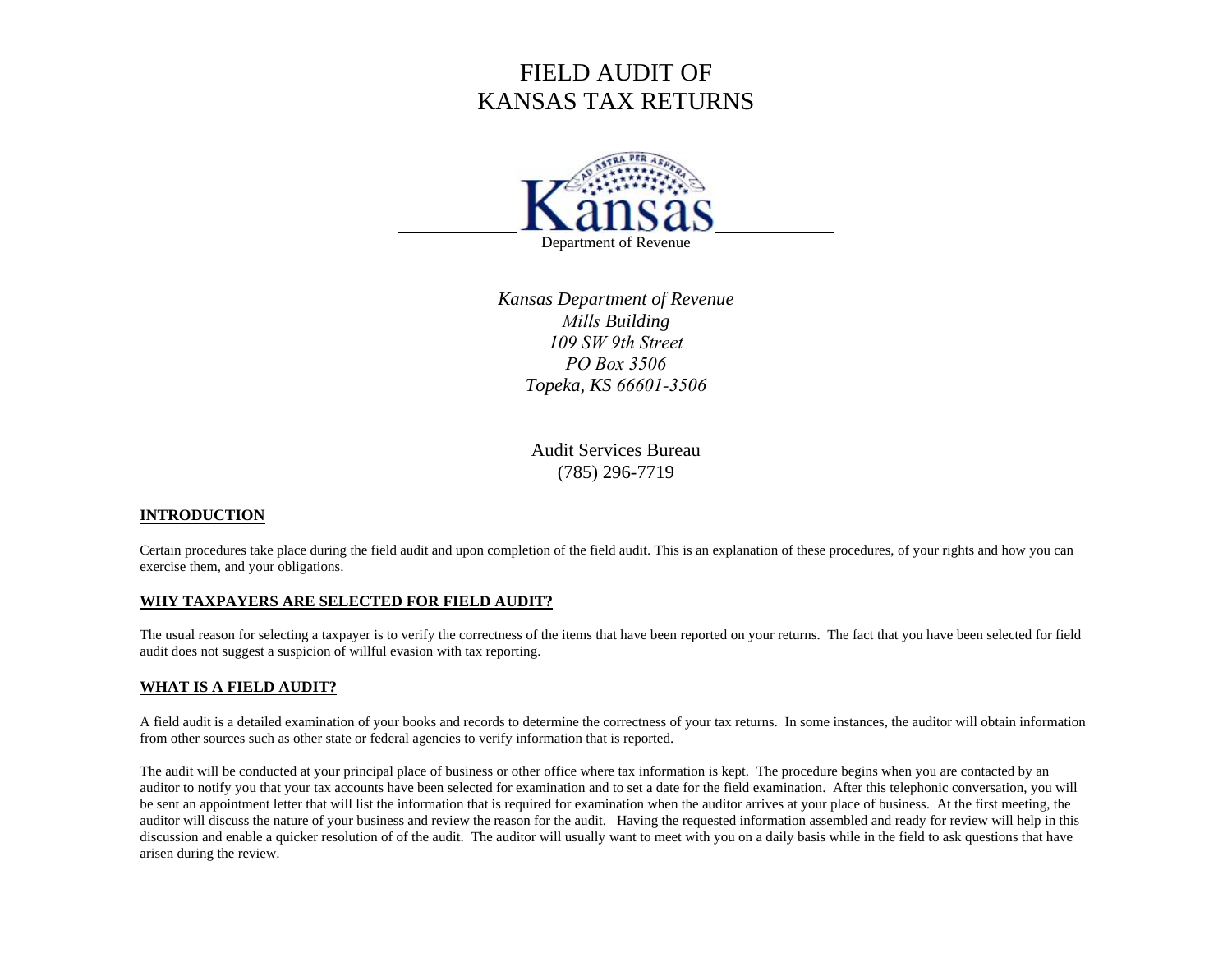## **HOW MANY PERIODS WILL BE AUDITED?**

A field audit will generally include a three-year audit period. This period may be extended if agreed upon in writing by the taxpayer and the department.

## **REPRESENTATION**

You may act on your own behalf, or you may have someone represent or accompany you during the audit and any subsequent appeal. If your representative desires to receive confidential information, or a copy of the Notice, he or she may do so only if authorized by you in writing in a document filed with the department. Any properly written power of attorney or authorization may be used for this purpose.

# **COMPLETION OF THE AUDIT EXAMINATION**

Upon completing the field work, the auditor will review with you and/or your authorized representative the items that have been requested, but remain outstanding. In addition, the auditor will discuss their views on the audit issues after examining your records. It is important that you understand any potential changes, so don't hesitate to ask questions about anything that is not clear to you.

In most cases a schedule of proposed changes cannot be issued at the conclusion of the field visit because you may not have been able to provide all the records required to verify compliance with Kansas laws. You are expected to make every effort to obtain the records and information requested by the auditor within 30 days of the field audit. If this time frame is not sufficient, you may request additional time from the auditor.

If the time frame is close to the statute date, a waiver to extend the statute of limitations must be signed or the additional time will not be allowed.

Ideally, all issues will be resolved prior to our issuance of any assessment. However, some issues may invite a difference in interpretation or opinion. You are encouraged to work with the auditor to provide all evidence possible to resolve as much as you can at the audit level.

# **THE AUDIT REPORT**

Upon completion of the fieldwork and receipt of previously outstanding information, the auditor will prepare and send to you Preliminary audit schedules detailing the audit findings. The auditor will encourage you to review the schedules and notify of any errors or disagreements with the findings. An Audit Report detailing the audit findings will then be prepared. The auditor files this written report for review of correctness and proper application of the law. After approval, the report will be processed and you will be formally notified of the findings along with copies of the auditor's work papers used to compile the report.

#### **Proposed Report**

You will be issued a Proposed Report if the statute of limitations will not expire within 90 days, otherwise a Final Report will be issued.

#### **Final Report**

A Final Report will be issued if you do not respond to, or pay, the Proposed Report within 30 days of issuance. A final report will also be issued if the statute of limitations will expire within 90 days of issuance of the audit report. Tax, interest and penalty are assessed on Final Assessments.

#### **No Change Notice**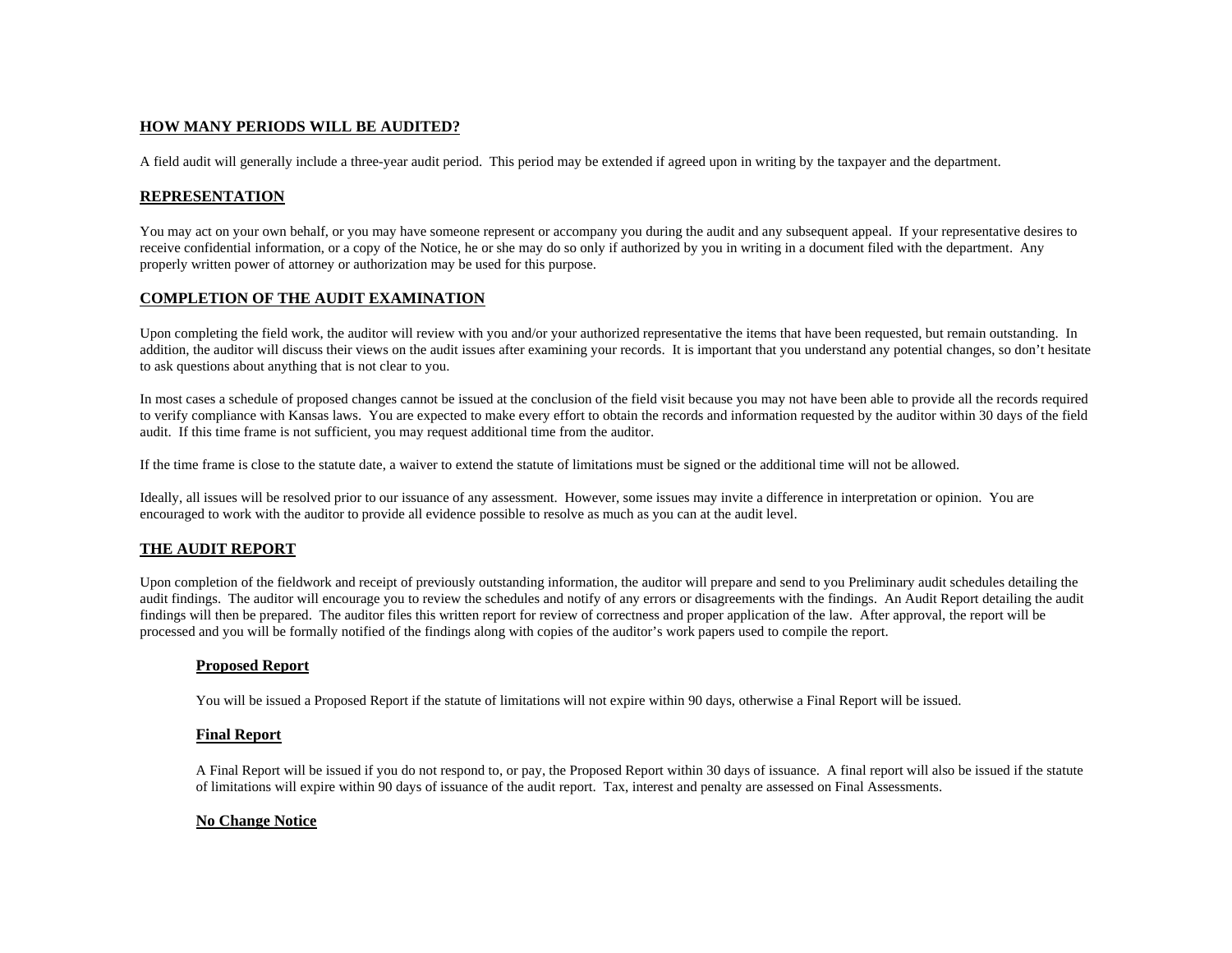If the audit shows that substantially all tax due has been paid you will receive a Notice, which will advise you that your returns have been accepted as filed for the period reviewed. If you agree with this finding, no action is required.

If you do not agree with this finding, you must respond to the Notice within 60 days from the date the Notice was mailed to you.

#### **Refund Notice**

If the audit indicates that you are subject to a refund of tax, you will be sent a Notice detailing the amount of tax to be refunded. A copy of the Audit Report and any supporting schedules will accompany this Notice.

If you do not agree with this finding, you must respond to the Notice within 60 days from the date the Notice was mailed to you.

Provided that you do not have any other outstanding liabilities with the State, we will try to issue a refund warrant within 90 days on uncontested refund notices. You may call or write stating that you are in agreement with the refund amount and we will expedite your refund.

#### **Assessment Notice**

If the Audit determines that you are subject to additional tax, you will be sent a Notice that summarizes additional tax, penalty, and interest due. A copy of the Audit Report and any supporting schedules will accompany this Notice. The following options are available to you:

#### 1. **Pay if you agree**

If you agree with the assessment you may respond by sending your payment according to the instructions given in the Notice of Assessment. Prompt payment is required or additional interest/penalty may be charged.

#### 2. **Pay the entire assessment and request a refund**

If you disagree with the assessment, you may pay the total amount assessed and file a request for a refund. Your payment and petition for a hearing must follow the instructions on the Notice of Assessment. This option allows you to avoid additional interest on that part of the assessment ultimately upheld as being due. Once the audit has been resolved, we will refund any tax, penalty, and interest that were overpaid plus applicable interest due at that time.

#### 3. **Pay a portion of the assessment and petition for a hearing on the balance**

Under this option, you pay that portion of the assessment that you agree is due. You must also submit a petition for hearing on the remaining balance according to the instructions on the Notice of Assessment. Upon the final resolution of the audit, you will be charged the appropriate tax, penalty and interest which were not paid and which are found to be owed. Interest continues to accrue until final payment is made.

#### 4. **Pay nothing and petition for a hearing**

Under this option, you are not required to pay the assessment at this time. You must submit a petition for hearing according to the instructions on the Notice of Assessment. Upon the final resolution of the audit, you will be charged the appropriate tax, penalty, and interest that were found to be owed. Interest continues to accrue until final payment.

#### **INTEREST AND PENALTIES**

Effective 1-1-98 the statutory interest on assessments and refunds is determined for each calendar year based on the underpayment rate per annum for federal purposes, plus one percentage point. The federal rate is determined under paragraph (2) of subsection (a) of section 6621 of the federal internal revenue code. Penalties may be waived upon proper showing of reasonable cause by the taxpayer.